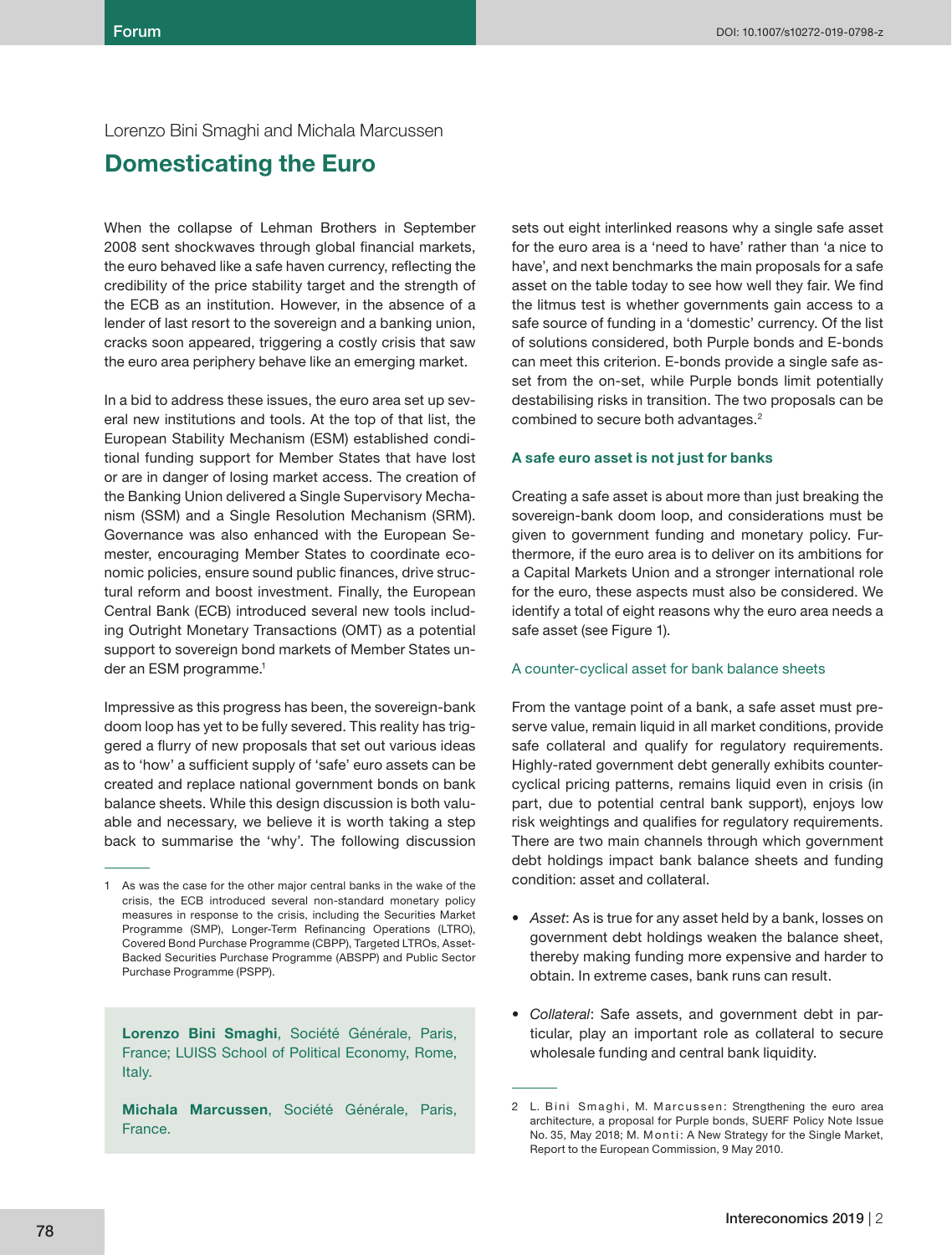## Figure 1 **Eight reasons why the euro area needs a safe asset**

| <b>Banks</b>                                    | Governments                        | ECB                                                 | <b>Capital Markets</b>                           |
|-------------------------------------------------|------------------------------------|-----------------------------------------------------|--------------------------------------------------|
| Counter-cyclical<br>balance sheet<br>instrument | Safequard<br>qovernment<br>funding | <b>Effective</b><br>monetary policy<br>transmission | Support deep &<br>liquid capital<br>markets      |
| Reduce the<br>sovereign-bank<br>doom loop       | Support<br>fiscal policy           | Unlimited $QE^1$<br>(if needed)                     | Support the<br>international<br>role of the euro |

1 Quantitive Easing.

Source: Authors' own illustration.

The regulatory treatment of sovereign exposure is generally quite favourable. The Basel III framework includes the national discretion to apply a risk weighting of zero percent to national sovereign exposures funded and denominated in national currency. This practice means that it is attractive for national banks to hold these exposures as shown by Table 1 below.

Euro area banks today hold just over 1.5 trillion euro in the regions' government securities. A safe asset should be able to ensure that this demand is met. However, there are just under 1.6 trillion euro of outstanding German government debt securities, considered today the safest asset in the euro area. In fact, safe assets are desired not only by banks, but also by pension funds, insurance companies, corporate treasuries and individual savers. And already, the numbers hint that the euro area today faces a shortage of safe asset supply.

Moreover, the European Repo Market Survey set the total value of repos outstanding on the survey date at 7.351 billion euro, excluding transactions with central banks, as part of monetary policy operations. The share of government bonds within the pool of EU-originated fixed income collateral stand at 85.2%. This survey is EU wide and the euro accounts for 65.3% of the cash currency. Again, these numbers hint at a shortage of safe asset supply.<sup>3</sup>

*Status quo concern: A significant loss of investor confi*dence on periphery government debt markets would spill over quickly to the national banks in question.

#### Breaking the sovereign-bank doom loop

Breaking the sovereign-bank doom loop requires more than just a safe asset for banks. The Basel Committee on the Global Financial System identifies four channels through which sovereign credit impacts bank funding conditions.<sup>4</sup> The first two, assets and collateral, have already been discussed above. In addition, there are:

4 BCBS: The regulatory treatment of sovereign exposures, Basel Committee on Banking Supervision, Discussion Paper, December 2017.

#### Table 1

#### **Euro area general government debt securities and ECB and bank holdings**

Selected Member States, latest available data point

|             |                        | <b>Bank holdings</b> |                        |                     |                          |       | <b>ECB holdings</b> |      | Outstanding | <b>Maastricht Debt</b> |
|-------------|------------------------|----------------------|------------------------|---------------------|--------------------------|-------|---------------------|------|-------------|------------------------|
|             | <b>National</b><br>€bn | % GDP                | Other euro area<br>€bn | <b>Total</b><br>€bn | <b>Total</b><br>% Assets | €bn   | % GDP               | €bn  | % GDP       | % GDP                  |
| Germany     | 170                    | 4.9                  | 91                     | 261                 | 3.4                      | 338   | 9.7                 | 1583 | 46          | 57                     |
| France      | 138                    | 5.7                  | 28                     | 166                 | 1.9                      | 357   | 14.9                | 1977 | 82          | 99                     |
| Italy       | 378                    | 21.1                 | 45                     | 423                 | 11.5                     | 378   | 21.1                | 1960 | 109         | 131                    |
| Spain       | 194                    | 15.6                 | 48                     | 242                 | 9.1                      | 226   | 18.2                | 1027 | 83          | 96                     |
| Netherlands | 26                     | 3.4                  | 39                     | 65                  | 2.8                      | 85    | 10.8                | 325  | 41          | 50                     |
| Belgium     | 34                     | 7.5                  | 24                     | 58                  | 5.8                      | 65    | 14.1                | 401  | 87          | 100                    |
| Austria     | 26                     | 6.5                  | 15                     | 41                  | 4.8                      | 42    | 10.6                | 257  | 65          | 71                     |
| Finland     | 4                      | 1.5                  | 5                      | 9                   | 1.4                      | 26    | 10.8                | 109  | 46          | 58                     |
| Ireland     | 17                     | 5.3                  | 40                     | 57                  | 5.2                      | 24    | 7.5                 | 134  | 42          | 61                     |
| Greece      | 12                     | 6.2                  | 4                      | 16                  | 5.5                      | $-15$ | $-8.2$              | 67   | 36          | 175                    |
| Portugal    | 34                     | 16.8                 | 16                     | 50                  | 12.9                     | 15    | 7.1                 | 164  | 80          | 119                    |

Note: The outstanding amount is given for general government securities. Total Maastricht Debt is shown for reference.

Sources: ECB; Thomson Reuters; and author's calculations.

<sup>3</sup> ICMA: European Repo Market Survey – Conducted June 2018, Published October 2018.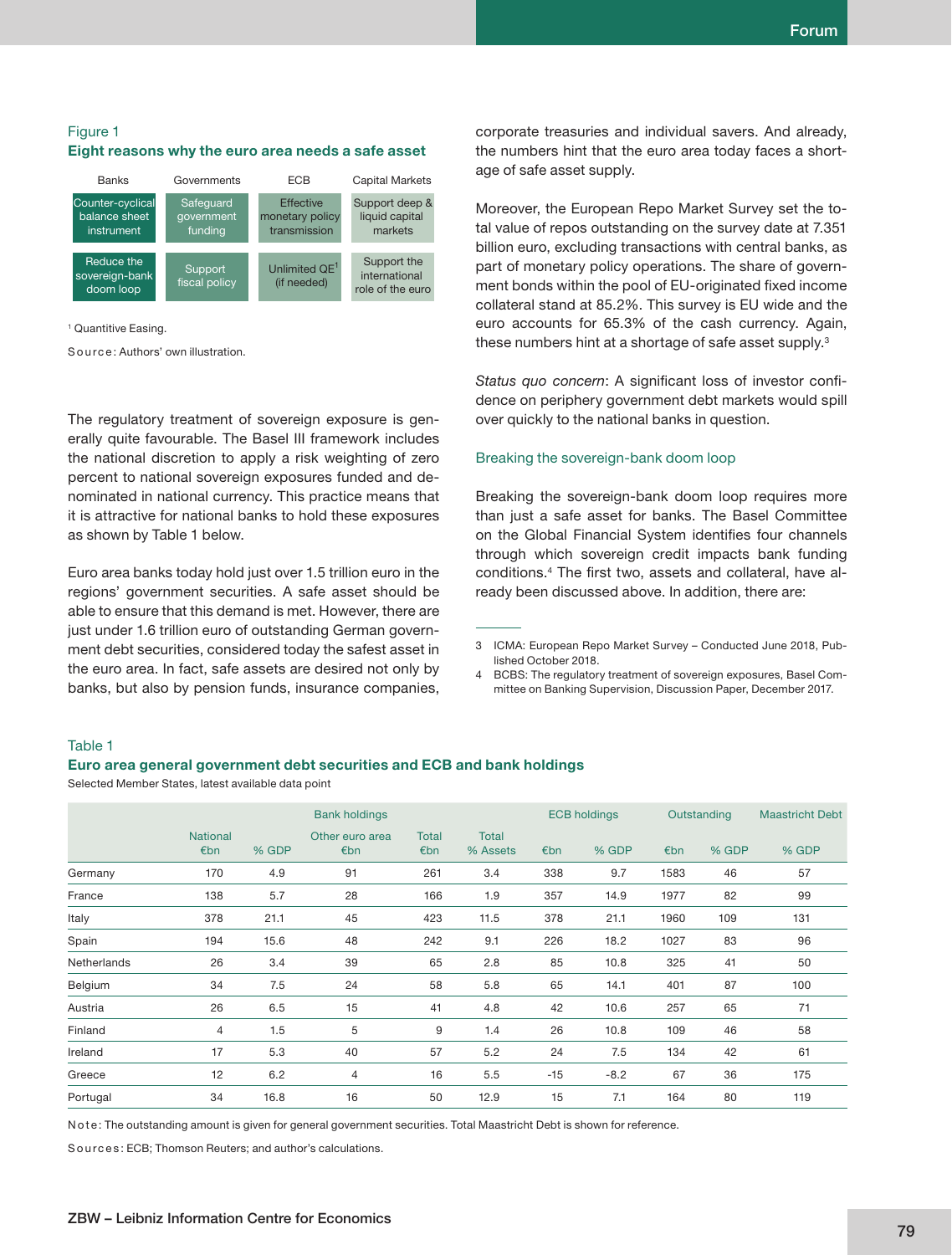## Figure 2 **A fragmented banking landscape**



Loans. Outstanding amounts to other euro area countries, % of total amounts

banks across euro area countries, % of total assets Dispersion of the total assets of foreign branches & subsidiaries of euro area



• *(Implicit) quarantees:* Banks derive benefit from both implicit and explicit government guarantees. These guarantees are motivated by the important role that banks play for economic and financial stability. At the same time, there is the justified concern of moral hazard. Post-crisis supervisory and regulatory reform has sought both to make banks safer and to reduce moral hazard.

• *Sovereign rating*: A downgrade of the sovereign rating often results in lower ratings for domestic banks, thus raises funding costs. This works both through the guarantee channel outlined above and through exposure to the domestic economy, which in turn also relies on the health of the sovereign.

Breaking the doom loop requires that all four channels are severed. In theory, the first two could be addressed, as discussed above, by creating a sufficient supply of safe assets. The question of government guarantees is at the heart of the logic behind the creation of the Banking Union with the establishment of the SSM, SRM and SRF. A single jurisdiction and a European Deposit Insurance Scheme (EDIS) are still missing.<sup>5</sup>

The final point on the sovereign rating is an extensive one as this is where the link to the domestic economy enters the equation. As seen in Table 1, the exposure to domestic assets across the euro area banking system

remains high. Diversification of bank balance sheets is one way to address this fragmentation with the creation of genuine euro area wide banks. While such a development would certainly be welcome, the link between the sovereign and the domestic economy would still be relevant, and not the least for smaller banks that would still likely be concentrated in just a single euro area Member State.

*Status quo concern*: The euro area banking market remains fragmented, as illustrated in Figure 2, and the regions' banks remain exposed to a downturn in the respective domestic economies.

#### Safeguarding government funding

In joining the euro, Member States lost their ability to issue sovereign debt in national currency, under national monetary control. Some of the resulting issues were already recognised in the design of the Maastricht Treaty and the Stability and Growth Pact (SGP) that both sought to promote prudent fiscal policy. The idea, furthermore, was that this rules-based approach would be further supported by market discipline. In the end, both failed. It is worth noting that both Spain and Ireland scored well on the SGP criteria pre-crisis with low public debt levels. The banking crisis, however, ended up costing both countries dearly.

The idea that a Member State could outright lose market access and thus, de facto, be forced to leave the euro area was not envisaged in the original design of the Eco-

<sup>5</sup> D. Nouy: The European banking sector - towards a single jurisdiction, Speech delivered in Paris, 18 September 2018.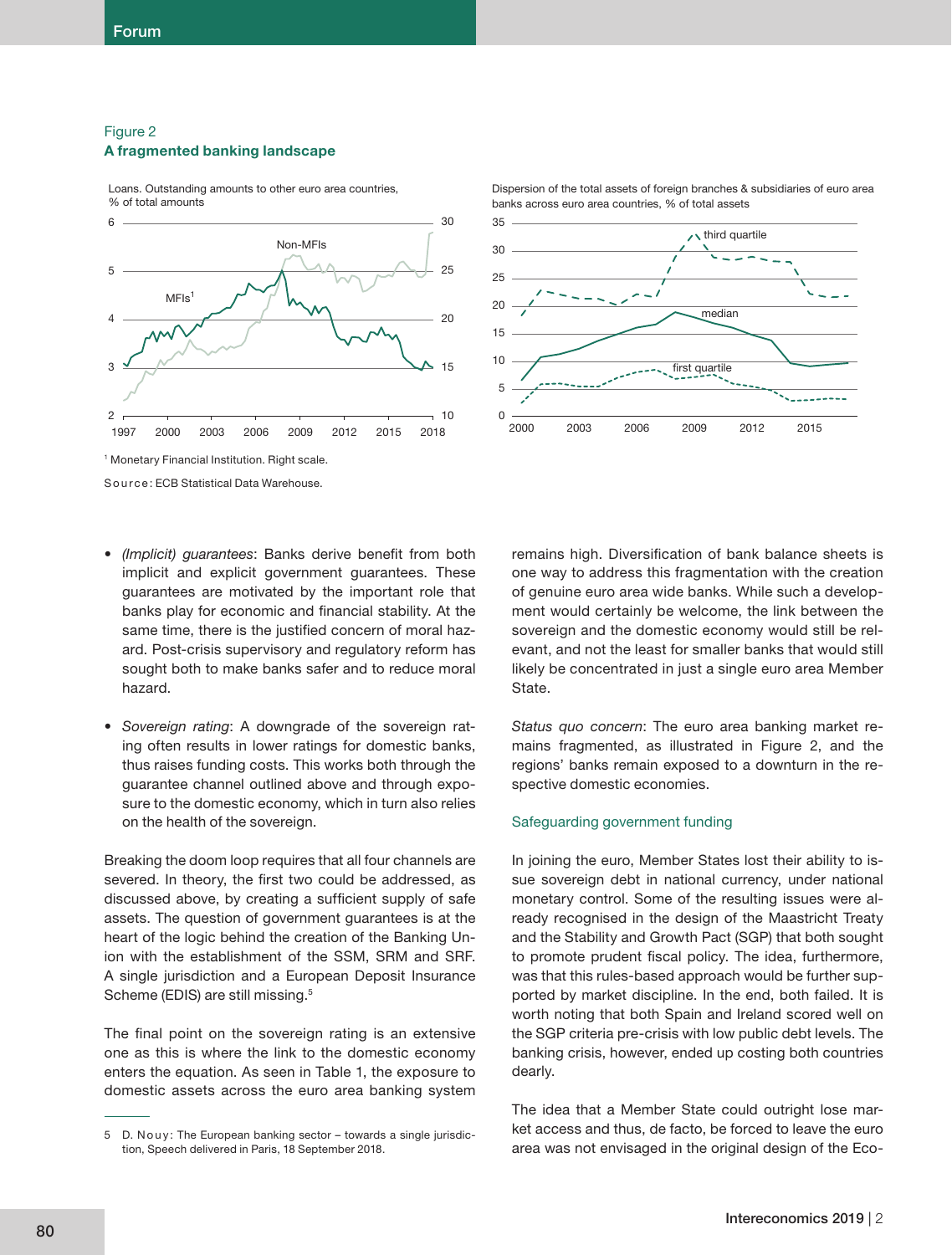nomic and Monetary Union (EMU). This risk became all too apparent during the 2010-12 crisis. To address this, the euro area Member States scrambled to establish a lender of last resort, first on a temporary basis and later a permanent one in the form of the ESM with a maximum lending capacity of 500 billion euro.<sup>6</sup>

Entering an ESM programme secures the Member States' access to attractive funding conditions in return for which they must commit to economic reform (conditionality). Moreover, the ESM Treaty stipulates that "in exceptional cases an adequate and proportionate form of private sector involvement shall be considered in cases where stability support is provided accompanied by conditionality in the form of a macro-economic adjustment programme".7

Capacity has been an on-going concern with respect to the ESM. These fears were partly alleviated with the announcement of the OMT in the summer of 2012. Under the OMT, the ECB can purchase government bonds with a maturity of one to three years provided that the Member State in question has signed a memorandum of understanding with the ESM, fully respects the conditionality and retains full market access. While ESM loans enjoy preferred creditor status and are thus senior to other loans, OMT purchases are pari-passu.

While the OMT successfully addressed concerns on ESM capacity, much of the OMT's initial success derives from the political promise that the Greek debt restructuring would be a unique case. The Public Sector Purchase Programme (PSPP), announced in January 2015, offered further support to national bond markets. Both the OMT and the PSPP aim to address monetary policy transmission problems rather than lender of last resort ones.

*Status quo concern*: Concerns remain that the ESM is too small to deal with a large Member State in need of a programme. The OMT requires bond markets to remain open to be effective, but any talk of private sector involvement would likely shut markets, rendering the OMT ineffective.

## Supporting fiscal policy by reducing the sovereign-real economy doom loop

Allowing governments access to a safe debt instrument with counter-cyclical pricing patterns creates fiscal space in economic downturns, that – all else being equal – would allow governments to pursue counter-cyclical fiscal poli-

cies. A Fiscal Union with a joint central fiscal capacity and a single eurobond would fulfil such ambitions and help address moral hazard issues but is politically not feasible in the foreseeable future.

While there is, in principle, no reason why the conditionality of an ESM programme could not combine some level of fiscal expansion with structural reform, this has not been the pattern observed so far. Moreover, the euro area periphery has maintained a higher risk premium – even during recovery - reflecting redenomination, restructuring and liquidity risks. This reduces room for fiscal consolidation both directly on public balance sheets and indirectly through the real economic linkages to the national government yield curves.

It is worth recalling in this context that any attempt at sovereign debt restructuring in the present configuration would not only inflict significant losses on domestic investors, but would most likely deepen the economic crisis significantly. As already discussed, domestic savers need to be able to access a safe asset.

*Status quo concern*: A deterioration in sovereign risk premium against the backdrop of a severe economic downturn would bring an additional headwind to the real economy and reduce fiscal space.

## Safeguarding appropriate transmission of monetary policy

Monetary policy transmits to prices and economic activity through several channels. Expectations and money markets are the key starting points that feed through to government benchmark yield curves, bank lending rates, corporate bond yields, other risky assets and the exchange rate. Expectations, in turn, also feed into the wage and price setting process. When combined, these elements interact with supply and demand for goods, services and labour. For monetary policy to work efficiently within a monetary union, its 'singleness' must be protected to ensure its proper transmission to all Member States.

In response to the crisis, the ECB – like the other major central banks – adopted several unorthodox policy tools with various forms of Long-Term Refinancing Operations (LTRO) and Asset Purchase Programs (APP). The ECB, however, also adopted some specific measures aimed at "safeguarding an appropriate monetary policy transmission and the singleness of monetary policy",<sup>8</sup> first with the Securities Market Purchases (SMP) and later with the

<sup>6</sup> The lending capacity stood at €410.1bn on 10 February 2018, c.f. www.esm.europa.eu.

<sup>7</sup> Treaty establishing the European Stability Mechanism, 2012, p. 6, see: https://eur-lex.europa.eu/legal-content/EN/TXT/PDF/?uri=CELE X:42012A0202(01)&rid=8.

<sup>8</sup> ECB: Technical features of Outright Monetary Transactions, 6 September 2012.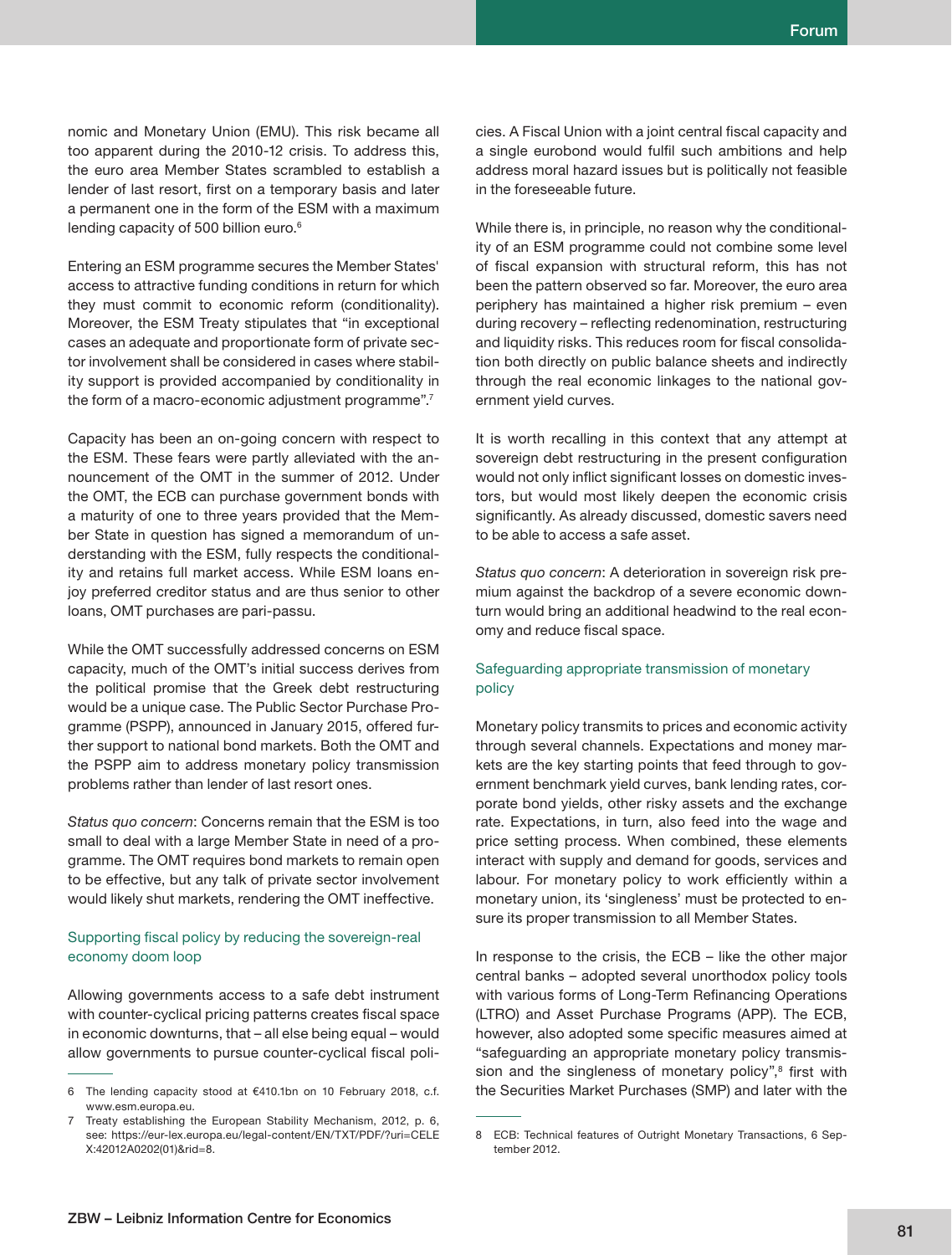## Figure 3 **Financial fragmentation remains significant**



Euro area financial integration composite indicator

Source: ECB, Financial Integration in Europe.

OMT. The announcement of the Banking Union and the OMT marked a turning point for financial fragmentation in the euro area as illustrated by Figure 3. While price-based financial integration has recovered significantly, quantitybased measures remain low. Our concern is, moreover, that part of the improvement in the price-based measures may be cyclical, reflecting greater risk appetite, and that, faced with a more severe economic downturn, this indicator could again head south – reflecting renewed fragmentation.

As already discussed above, a single safe asset would help protect bank balance sheets, which are part of the transmission mechanism for monetary policy. An asset that is 'safe' only within the 'bank circuit' would, however, fail to address fragmentation elsewhere and thus not ensure the singleness of monetary policy.

Status quo concern: A loss of confidence in a Member State, be it the government or the banking system, could very quickly impair monetary policy transmission.

#### Unlimited Quantitive Easing

The ECB's PSPP programme is subject to restrictions and with current holdings already at 2.1 billion euro, there is concern that the ECB lacks sufficient firepower when faced with a new economic downturn. Of course, if the outstanding volume of government bonds were to increase, so too would the ECB's purchase capacity, but there is a risk that markets would still deem this capacity too small. A single safe asset of sufficient size could further expand the ECB's arsenal and protect its credibility to do "whatever it takes".

*Status quo concern*: Ensuring that the ECB can do "whatever it takes" requires increased capacity, and not only in terms of Quantitive Easing (QE), in the event of a severe downturn. In the current political context, it will be challenging for the ECB to secure backing for such measures.

#### Support deep and liquid capital markets

In times of crisis, investors will naturally seek refuge in safe assets. Van Riet highlights the so-called safety trilemma, where the absence of a common safe asset in a system with free capital mobility threatens financial stability.9 This happens as investors seek safety in the safe asset (primarily the German Bund today) thus triggering a reversal of capital flows and threatening financial stability.

The presence of the TARGET2 system helps, in part, to mitigate these risks but a common safe asset would further limit such reversals. The avoidance of cross-border capital flight is the first condition for a Capital Markets Union (CMU). It is important to appreciate also that banks continue to play a key role even within a CMU, and not least via repo markets. As such, completing a Banking Union is an important element of building up a CMU. A common safe asset of sufficient size and liquidity would further strengthen a CMU by allowing financial assets to be priced off a single risk-free benchmark yield curve, which is largely the case for the US Treasury today.

*Status quo concern*: An incomplete Banking Union and still nascent CMU is a headwind to trend potential growth. This weighs on trend potential growth and leaves the region vulnerable to economic shocks.

#### Support the international role of the euro

The final argument we advance on our list of 'why' the euro area needs a safe asset is to support the goal of enhancing the international role of the euro. This is strongly connected to the CMU's ambitions to structurally lower funding costs for the real economy but comes with the distinct target of reducing regional dependency on the US dollar and allowing the euro area to safeguard its interests.

Much as domestic investors require a safe asset, so too do international investors. At present, global FX Reserves stand at just over 11 trillion US dollars, with an estimated 3.9 trillion US dollars held in safe and highly liquid US Treasuries. To develop the euro as an international currency, the euro area must be willing to supply a sufficient

<sup>9</sup> A. Van Riet: Addressing the safety trilemma: a safe sovereign asset for the eurozone, ESRB Working Paper Series No. 35, February 2017.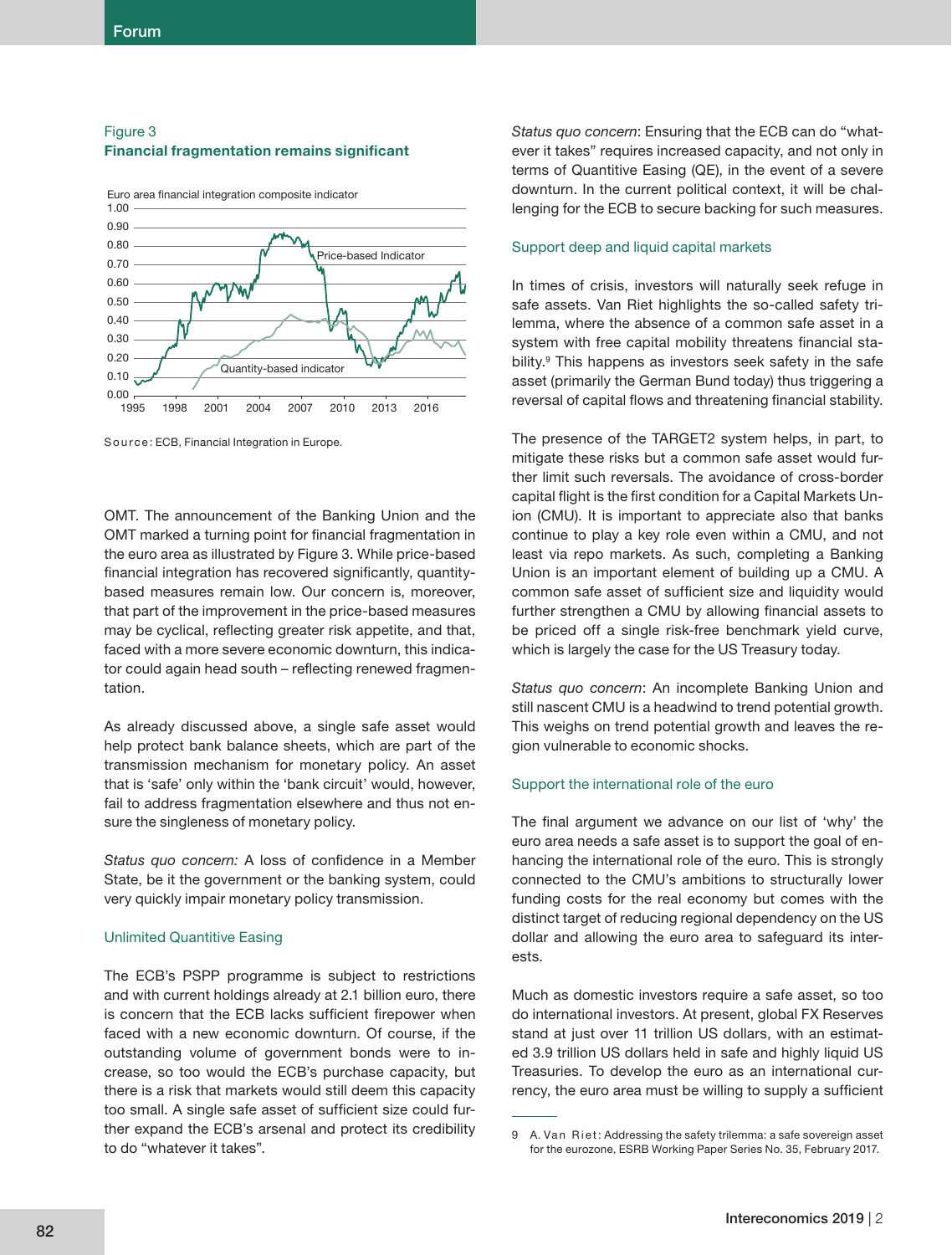Figure 4 **Bond yield anatomy**



Note: Counter-cyclical components are shown in green tones and pro-cyclical ones are shown in grey tones.

Source: Authors' own illustration.

amount of safe assets to meet global demand. This would also help ease the global shortage of safe assets.

*Status quo concern*: The euro area is dependent on the US dollar, leaving the region vulnerable to dollar liquidity shocks and vulnerable to attacks on its interests.

#### **A safe asset is a 'need to have'**

As seen from the discussion above, the eight reasons 'why' the euro area needs a safe asset are not independent but rather interlinked with each other. In designing a safe asset for the euro area, consideration needs to be given to all these factors. The discussion below considers how various solutions would fare in meeting the criteria we outlined above. For detail on the technical aspects of the individual proposals, we refer to Leandro and Zettelmeyer.<sup>10</sup>

It is useful to recall that bond yields can be divided into six main components; the first three tend to behave 'countercyclically', while the latter three behave 'pro-cyclically'. Essentially, the differences between the individual solutions are in how these risks are treated and how new structures reshape them (see Figure 4).

National tranching essentially splits the risk in two by grouping the counter-cyclical components into a safe senior tranche and the pro-cyclical components into a riskier junior tranche. The advantage of this solution is that it creates a potentially significant stock of 'safe assets' and these markets should remain open even in crisis. The junior tranche addresses moral hazard: The more a government issue of this debt, the more expensive it becomes. The riskier nature of the junior tranche, however, increases the likelihood that the government will lose market access the larger it becomes. Moreover, the question of private sector involvement on the existing debt stock remains open and raises questions on its safety, especially in the early stages when the senior tranche (the existing debt) will still be large, leaving it at risk of loosing market access, too. As such, it is unlikely that there will be much improvement on the eight status quo concerns initially. Several decades of a very benign economic outlook would be needed for a smooth transition.

The Purple bond proposal addresses these issues by introducing conditional public risk sharing on the senior tranche (called the Purple bond in the proposal). This is done by promising not to restructure the Purple bond if a Member State needs an ESM programme. The guarantee makes it unlikely that a Member State would lose market access on Purple bonds as this would benefit from OMT and could also benefit indirectly from LTRO. Moreover, the conditionality of the ESM programme would steer the Member State in question toward the right course, making it more likely that public finances are sustainable long-term. As such, the guarantee is very unlikely to inflict costs on taxpayers. Purple bonds, however, do not protect from redenomination risk or unilateral decisions to restructure debt. While Purple bonds could be pooled at the euro area level, we see no need to create a special vehicle as each investor can build his own portfolio. The Purple bond proposal sets out a transition in which, at the end of 20 years, the Purple bond would amount to 60% (or less) of each Member State's GDP and could then be pooled in a genuine eurobond.

The Purple bond proposal would mark a partial improvement of banks, government funding and monetary policy transmission. Support for a CMU and the international role of the euro would be modest initially, but the potential genuine eurobonds at the end of the 20-year transition would be very supportive.

Sovereign Backed Bond Securities (SBBS) are created by pooling Member State government bonds into a senior 'safe' and a junior 'risky' tranche. SBBS could in theory

<sup>10</sup> A. Leandro, J. Zettelmeyer: Europe's Search for a Safe Asset, October 2018, Peterson Institute for International Economics, Working Paper 18-20.